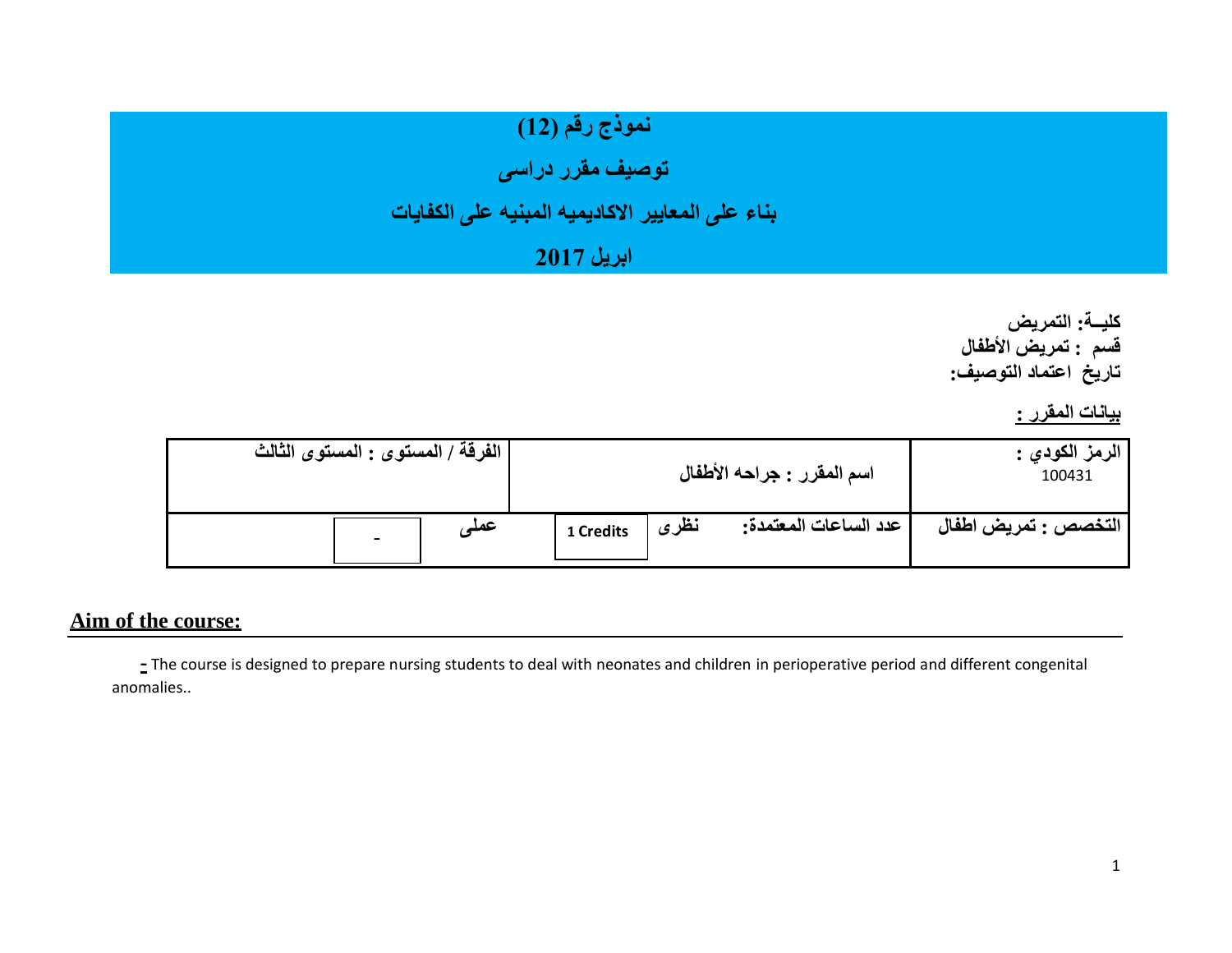| 1. | Neonatal transportation(1 hrs)                              |                       |
|----|-------------------------------------------------------------|-----------------------|
| 2. | Pre& post - operative neonatal and pediatric surgical care. | <b>Course Content</b> |
|    | (1 hrs)                                                     |                       |
| 3. | Respiratory distress (2 hrs)                                |                       |
|    | Oesophageal Atresia with Tracheoesophageal<br>$\bullet$     |                       |
|    | Fistula.                                                    |                       |
|    | Congenital diaphragmatic hernia.<br>$\bullet$               |                       |
| 4. | Congenital hypertrophic pyloric stenosis (1 hrs)            |                       |
| 5. | Duodeno jejuno ileal atresia (1 hrs)                        |                       |
| 6. | Hirschsprung's disease(1 hrs)                               |                       |
|    |                                                             |                       |
| 7. | Meconium ileus (1 hrs)                                      |                       |
| 8. | Intussusception (1 hrs)                                     |                       |
| 9. | Abdominal wall defects (2 hrs)                              |                       |
|    | Omphalocele.                                                |                       |
|    | Gasrtroscisis.                                              |                       |
|    | Bladder extrophy.                                           |                       |
|    | 10. Hypospadias (1 hrs)                                     |                       |
|    | Epispadias                                                  |                       |
|    | 11. Cleft lip (1 hrs)                                       |                       |
|    | Cleft palate                                                |                       |
|    |                                                             |                       |
|    |                                                             |                       |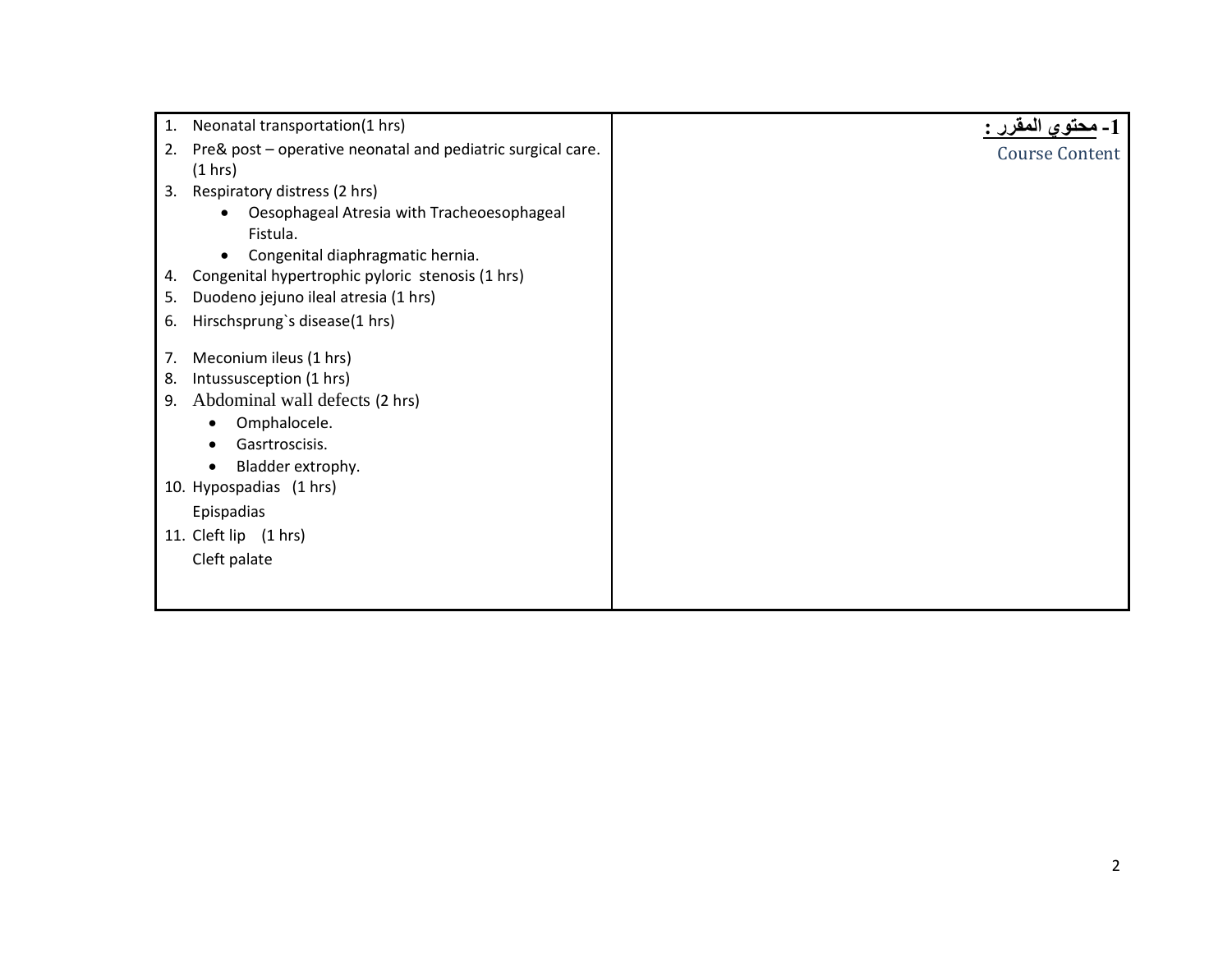| <b>Learning Methods:</b><br>Midterm<br>Oral exam<br>Final written examination                                                                                                                                                                                                                                                                                                                                                                | طرق التعليم المستخدمة للمحاضرات النظرية <u>:</u>                        | 2- الأساليب المستخدمة:<br>Methods<br>used                           |  |  |  |  |
|----------------------------------------------------------------------------------------------------------------------------------------------------------------------------------------------------------------------------------------------------------------------------------------------------------------------------------------------------------------------------------------------------------------------------------------------|-------------------------------------------------------------------------|---------------------------------------------------------------------|--|--|--|--|
| <b>Assessment Schedule:</b><br>• Midterm Exam<br>• Oral Exam<br>• Final written exam                                                                                                                                                                                                                                                                                                                                                         | $7th$ week<br>$15th$ week<br>$16th$ week                                | Time<br>3- التوقيت :                                                |  |  |  |  |
| Midterm<br>Oral exam<br>Final written exam<br>Total                                                                                                                                                                                                                                                                                                                                                                                          | 10%.<br>20%.<br>70%.<br>100%.                                           | توزيع الدرجات :<br>$-4$<br><b>Mark Distribution</b>                 |  |  |  |  |
| 5- قائمة الكتب الدراسية والمراجع<br><b>List of Reference</b><br>1. Holocomb III GW, Murphy JP, St Peter SD. Holocomb and Aschcraft's Pediatric Surgery. 7th ed. Philadelphia: Elsevier; 2020.<br>2. Hokenberry M, Wilsom D. Wong's Essential of Pediatric Nursing. 9th ed. St. Louis: Mosby; 2015.<br>3. Carpenito ML. Nursing Diagnosis: Application to Clinical Practice. 12th ed. Philadelphia: Lippincott Williams and Wilkins;<br>2015. |                                                                         |                                                                     |  |  |  |  |
| Rashad , M. (2020). Essential Notes in Pediatric Surgery                                                                                                                                                                                                                                                                                                                                                                                     | George W.& Daniel J.Ashcraft's .Pediatric Surgery. 6 ed.:Elsevier.2020. | أـ مذكرات Course note<br>ب۔ کتب مقتر حة<br><b>Recommended Books</b> |  |  |  |  |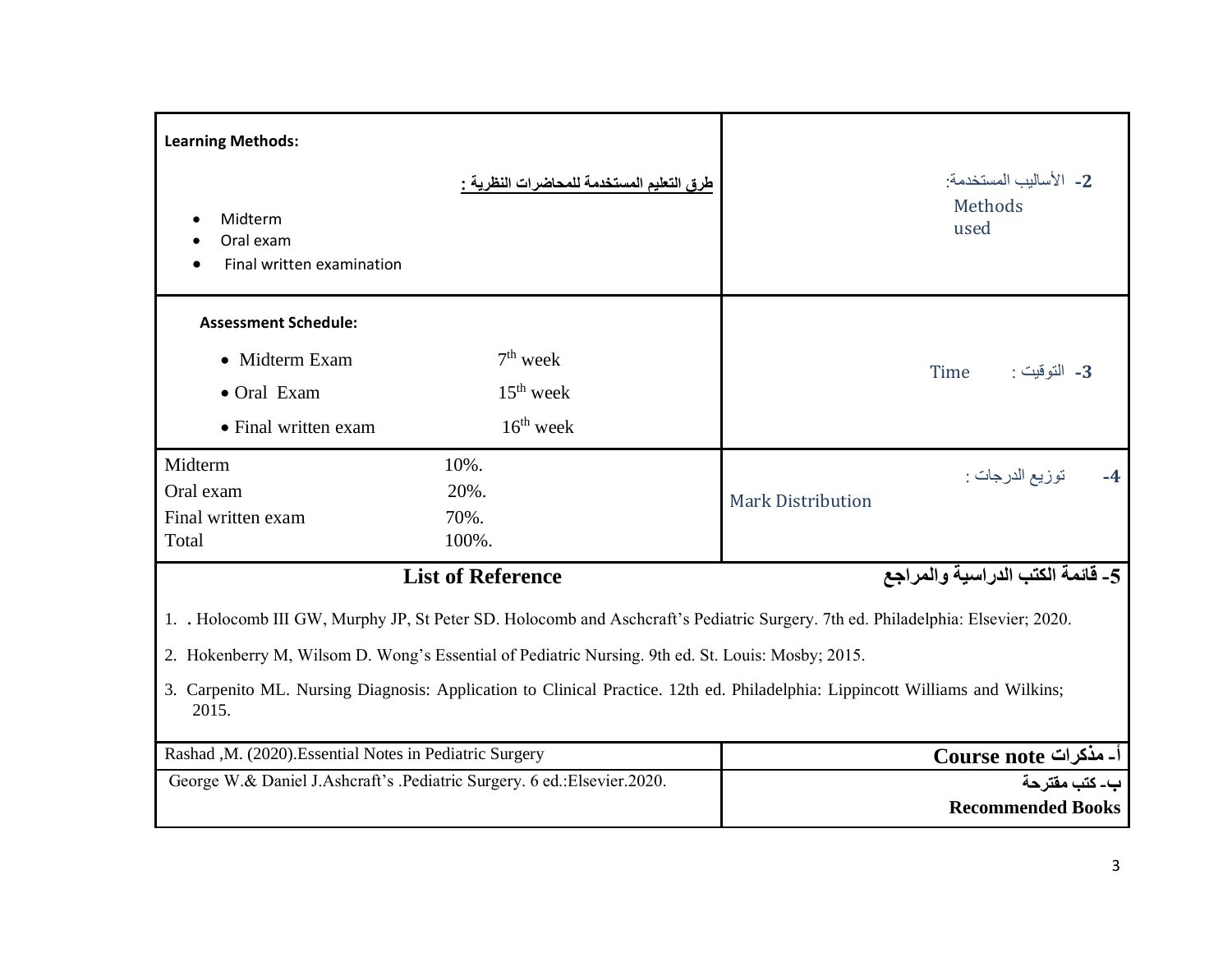#### **Course Description:**

| <b>Domain</b>                                        | Competency                                                                                                                                                    | <b>Key elements</b>                                                                                                                                                    | <b>Course objectives</b>                                                                                                                                                                  | <b>Course Outline</b> | <b>Teaching</b><br><b>Methods</b>                                                                                                                                               | Media used.                                                                                                                 | <b>Assessment or</b><br><b>Evaluation</b>         |
|------------------------------------------------------|---------------------------------------------------------------------------------------------------------------------------------------------------------------|------------------------------------------------------------------------------------------------------------------------------------------------------------------------|-------------------------------------------------------------------------------------------------------------------------------------------------------------------------------------------|-----------------------|---------------------------------------------------------------------------------------------------------------------------------------------------------------------------------|-----------------------------------------------------------------------------------------------------------------------------|---------------------------------------------------|
| Domain No 1.<br>Professional and<br>ethical practice | 1.1 Demonstrate<br>knowledge,<br>understanding,r<br>esponsibility<br>and<br>accountability<br>of the legal<br>obligations for<br>ethical nursing<br>practice. | .1.1.1<br>Demonstrate<br>understanding<br>of the<br>legislative<br>framework and<br>the role of the<br>nurse and its<br>regularity<br>function                         | Discuss ethical<br>$\overline{\phantom{a}}$<br>issue practice<br>toward nursing<br>management of<br>pediatric surgical<br>condition.                                                      | All course<br>content | -Synchronize<br>online<br>lecture\Online<br>group<br>discussion<br>-Asynchronized<br>online lecture<br>-Face to face -<br>Lecture in<br>class \group<br>discussion in<br>class. | -PowerPoint<br>presentation<br>using Microsoft<br>plat form.<br>- PDF<br>- Educational<br>videos<br>- Case<br>presentation  | -Mid-term<br>-Oral Exam<br>Final written<br>exam  |
| Domain No 2.<br>Holistic patient-<br>centered care   | 2.1. Provide<br>holistic and<br>evidence-based<br>nursing care in<br>different practice<br>settings                                                           | 2.1.6. Examine<br>evidence that<br>underline<br>clinical nursing<br>practice to<br>offer new<br>insights to<br>nursing care of<br>patient, family<br>and<br>community. | Describe causes and<br>assessment criteria of<br>common different<br>surgical problems in<br>pediatric patient.<br>-Discuss the line of<br>treatment for different<br>surgical condition. | All course<br>content | --Synchronize<br>online<br>lecture\Online<br>group<br>discussion<br>-Asynchronized<br>online lecture<br>-Face to face -<br>Lecture in<br>class \group<br>discussion in          | PowerPoint<br>presentation<br>using Microsoft<br>plat form.<br>$-$ PDF<br>- Educational<br>videos<br>- Case<br>presentation | - Mid-term<br>-Oral Exam<br>Final written<br>exam |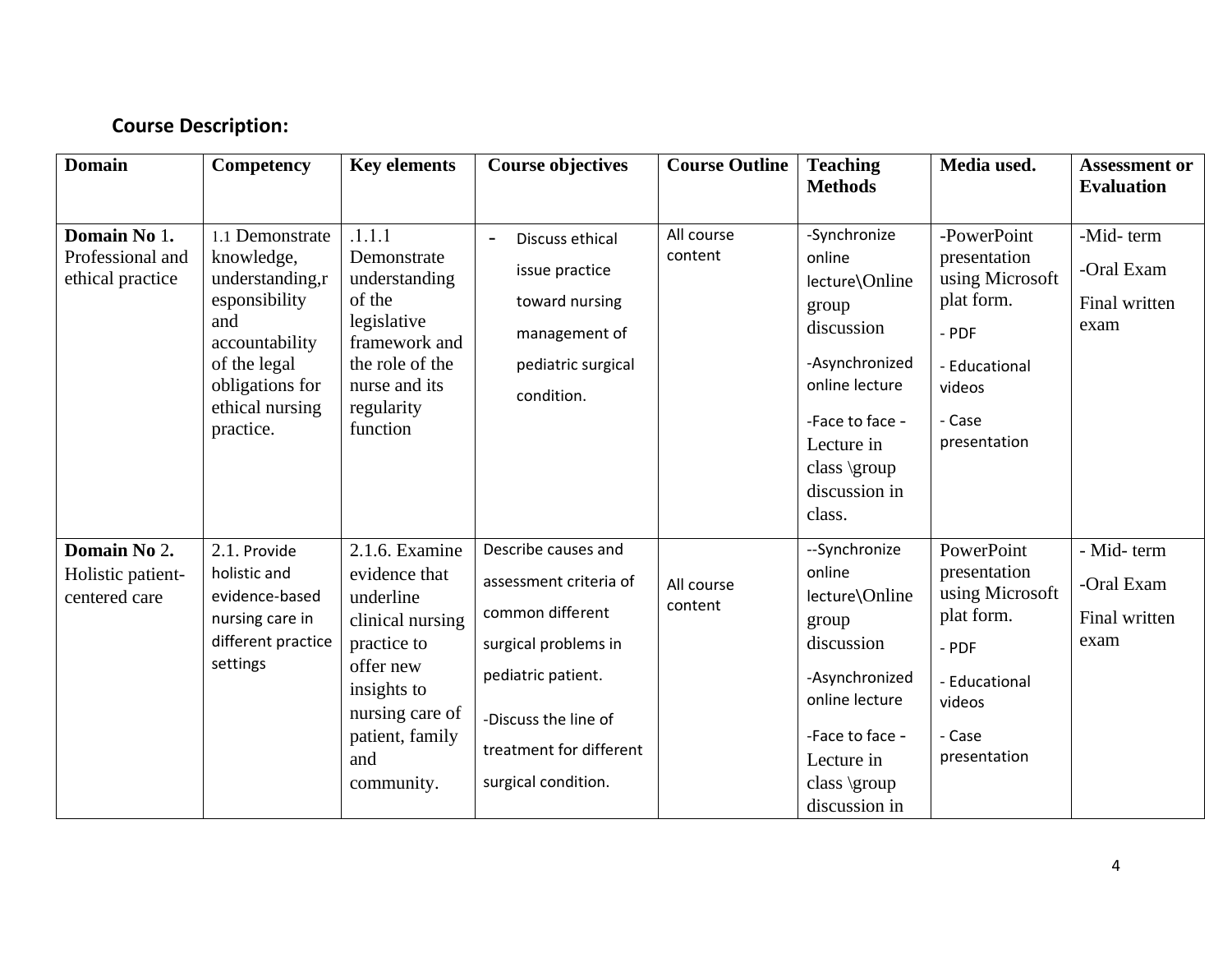|                                                                        |                                                                                                       |                                                                                                                                                                                                    |                                                                                           |                       | class.                                                                                                                                                                          |                                                                                                                              |                                                                        |
|------------------------------------------------------------------------|-------------------------------------------------------------------------------------------------------|----------------------------------------------------------------------------------------------------------------------------------------------------------------------------------------------------|-------------------------------------------------------------------------------------------|-----------------------|---------------------------------------------------------------------------------------------------------------------------------------------------------------------------------|------------------------------------------------------------------------------------------------------------------------------|------------------------------------------------------------------------|
| Domain No 3.<br>Managing<br>People, work<br>environment and<br>quality | 3.2 Provide a<br>safe working<br>environment<br>that prevents<br>harm for<br>patients and<br>workers. | r.v. \. Apply<br>leadership skills<br>to recognize and<br>manage risks to<br>provide safe<br>care that best<br>meets the needs<br>and interests of<br>individuals,<br>families and<br>communities. | -Identify preventive<br>for safe<br>measures<br>children<br>environment.                  | All course<br>content | -Synchronize<br>online<br>lecture\Online<br>group<br>discussion<br>-Asynchronized<br>online lecture<br>-Face to face -<br>Lecture in<br>class \group<br>discussion in<br>class. | PowerPoint<br>presentation<br>using Microsoft<br>plat form.<br>$-$ PDF<br>- Educational<br>videos<br>- Case<br>presentation  | -Online mid-<br>term<br>-Online oral<br>Exam<br>-Final written<br>exam |
|                                                                        |                                                                                                       | r.v.v. Act to<br>protect patients<br>and their<br>families from<br>unsafe, illegal,<br>or unethical<br>care practices in<br>different work<br>settings.                                            | -Identify<br>theatrical<br>principles for caring<br>of<br>children<br>undergoing surgery. | All course<br>content | -Synchronize<br>online<br>lecture\Online<br>group<br>discussion<br>-Asynchronized<br>online lecture<br>-Face to face -<br>Lecture in<br>class \group<br>discussion in<br>class. | . PowerPoint<br>presentation<br>using Microsoft<br>plat form.<br>- PDF<br>- Educational<br>videos<br>- Case<br>presentation. | -Online mid-<br>term<br>-Online oral<br>Exam<br>-Final written<br>exam |